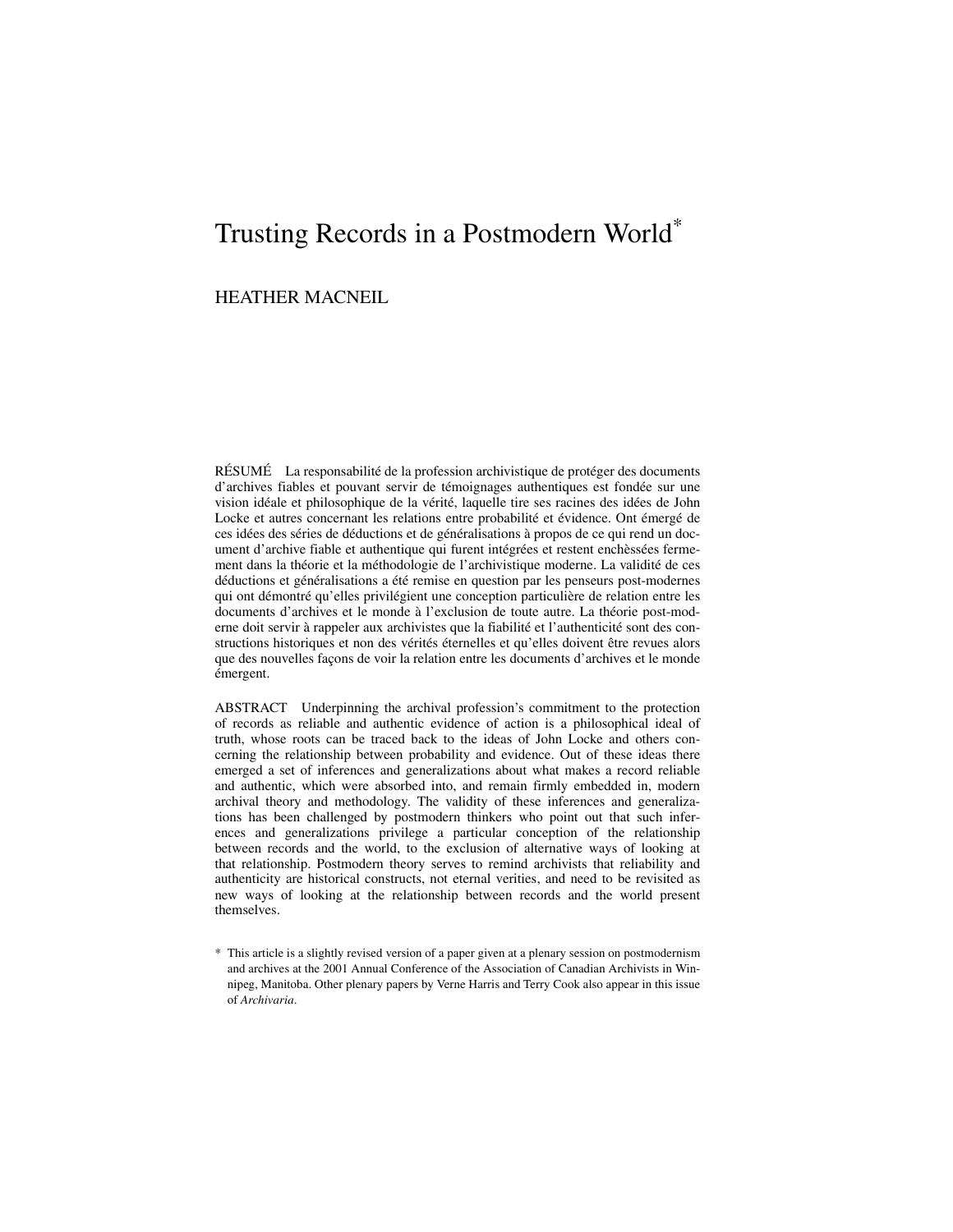Postmodern theory belongs to a long tradition of critical reflection and inquiry, which "[seeks], in various ways, to explore the complex, uneven, and unpredictable consequences of modernity."<sup>1</sup> The theoretical discourses of modernity from Descartes onward "champion[ed] reason as the source of progress in knowledge and society, as well as the privileged locus of truth and the foundation of systematic knowledge."<sup>2</sup> The theoretical discourses of postmodernity take a long, hard look at the rationalist assumptions underpinning modernist thought and practice. This article traces the genealogy of the rationalist assumptions underpinning archival notions concerning the truth-value of records as evidence, identifies the specific nature of those assumptions, and suggests how postmodern theory<sup>3</sup> problematizes them.

When archivists express their commitment to the protection of records as reliable and authentic evidence of action they are expressing a commitment to a philosophical ideal of truth. The epistemological foundations of that ideal are rooted in ideas that emerged during the seventeenth century, which reoriented knowledge in the direction of empirical inquiry to establish matters of fact. That reorientation gave a new place to the observation of facts and phenomena and associated them with truth, which was now defined as an acceptable degree of moral certainty.<sup>4</sup>

- 1 Barry Smart, "Postmodern Social Theory," in Bryan S. Turner, ed., *The Blackwell Companion to Social Theory* (Oxford, 1996), p. 396.
- 2 Steven Best and Douglas Kellner, *Postmodern Theory: Critical Interrogations* (New York, 1991), p. 2.
- 3 In this article, the meanings of *postmodernity*, *postmodernism,* and *postmodern theory* follow the meanings given to those terms by Best and Kellner in their book *Postmodern Theory*. Accordingly, *postmodernity* refers to the historical epoch that allegedly follows modernity. *Postmodernism* is used to "describe movements and artifacts in the cultural field that can be distinguished from modernist movements, texts, and practices." *Postmodern theory* refers to a range of discourses which focus on the critique of modern theory and which argue for a postmodern rupture in theory. In such discourses, Best and Kellner explain: "Modern theory – ranging from the philosophical project of Descartes, through the Enlightenment, to the social theory of Comte, Marx, Weber and others – is criticized for its search for a foundation of knowledge, for its universalizing and totalizing claims, ... and for its allegedly fallacious rationalism. ... More specifically, postmodern theory provides a critique of representation and the modern belief that theory mirrors reality, taking instead 'perspectivist' and 'relativist' positions that theories at best provide partial perspectives on their objects, and that all cognitive representations of the world are historically and linguistically mediated." See Best and Kellner, *Postmodern Theory*, pp. 2–5.
- 4 As Barbara Shapiro describes it, the development, in the seventeenth century, of a standard of "moral certainty" (or "rational belief") was part of an attempt to establish an intermediate level of knowledge, below the level of absolute certainty but above that of mere opinion. Philosophers, theologians, and natural scientists "distinguished between 'knowledge' or 'science,' on the one hand and 'probability' on the other. There were three subcategories of knowledge, each possessing a different kind of certainty: physical, derived from immediate sense data; mathematical, established by logical demonstration such as the proofs of geometry; and moral, based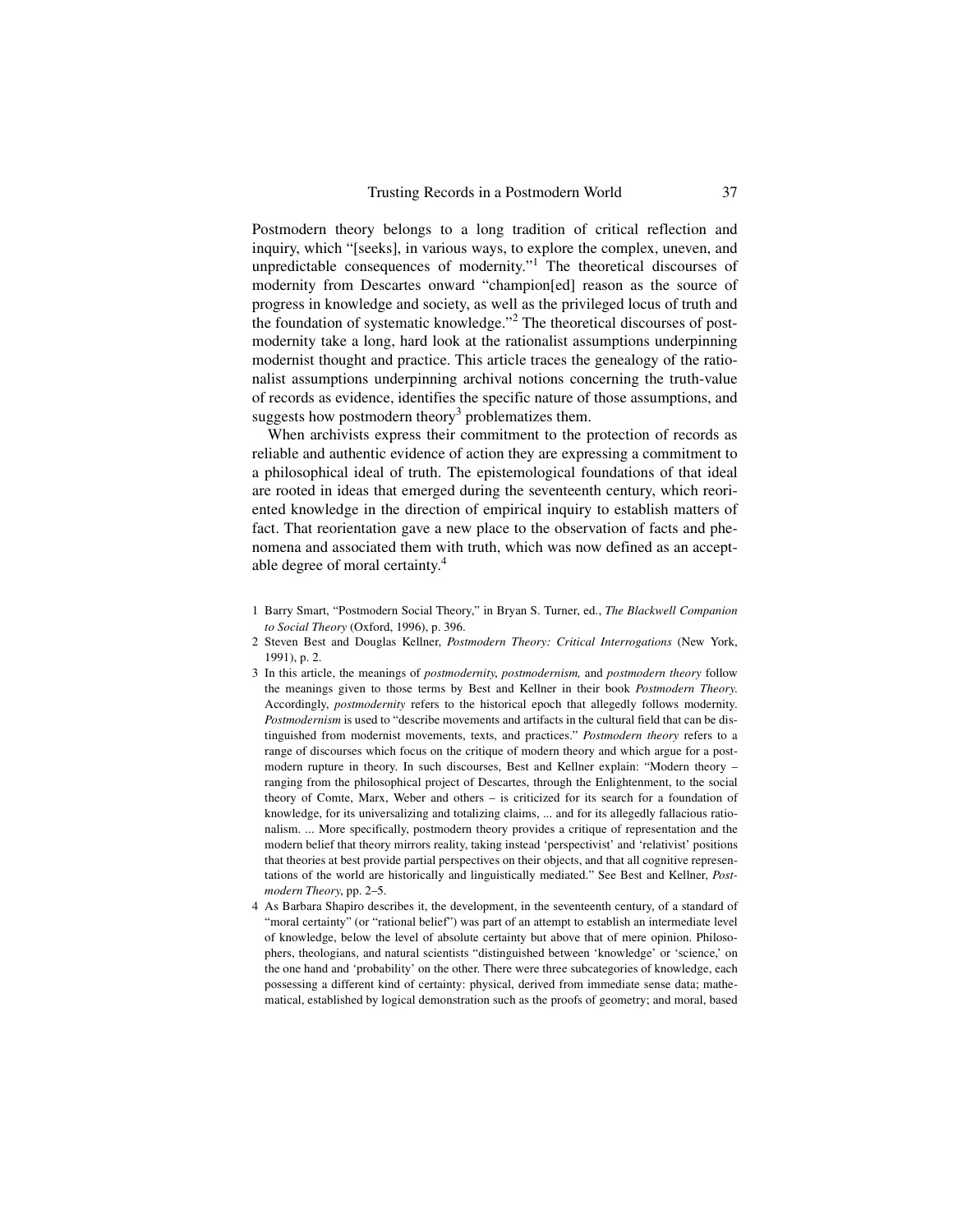Many of the tenets of empiricism were laid out in Locke's *Essay Concerning Human Understanding.* For Locke, determinations of the truth or falsity of propositions concerning most matters in life could not be demonstrated or proven conclusively; instead, they had to be based on judgements of probability. Conformity with one's own experience or the testimony of others' experience provided the grounds for such judgements. For example, in judging the testimony of others, the number, integrity, and skill of the witnesses, the consistency of the testimony's parts, and contrary testimonies were all to be taken into consideration.<sup>5</sup> Assent to any proposition was to be based on the strength of the evidence, that is, on the strength of the connection between the proposition to be proved and the material offered as proof; and there was a new emphasis on the grading of evidence on the scales of reliability and probable truth.

Underlying this new philosophy was an assumption of a "universal cognitive competence."<sup>6</sup> The assumption was that, given a proper presentation of all the relevant evidence about any factual issue, every normal and unbiased person would come to the same conclusion about it. The belief in a universal cognitive competence is a major trope in the modernist narrative, reflecting as it does the rationalist rule of consensus, according to which the truth-value of a statement is deemed acceptable if it is cast in terms of a possible unanimity between rational minds. $<sup>7</sup>$ </sup>

The ideas of Locke and others concerning the relationship between probability and evidence exercised a significant influence on the emerging disciplines of law and history because it was assumed that documentary evidence constituted a form of testimony and thus fell under their general theory of evidence and knowledge. Legal and historical scholars came to agree that determinations of fact in history and adjudication were no different from those in

on testimony and secondhand reports of sense data. This moral certainty was most relevant to law, history, and many kinds of natural science. ... What others called 'moral certainty' was for Locke a species of probability, the very highest level of which commanded universal assent. It rose 'so near to a certainty' that it governs 'our thinking as absolutely as the most evident demonstration.'" The concept of moral certainty also underlies the "proof beyond a reasonable doubt" conviction standard that developed during the eighteenth century in English criminal law. See Barbara Shapiro, "*Beyond Reasonable Doubt" and* "*Probable Cause": Historical Perspectives on the Anglo-American Law of Evidence* (Berkeley, 1991), pp. 7–8 and passim.

<sup>5</sup> John Locke, *An Essay Concerning Human Understanding*, A.D. Woozley, ed. (New York, 1974), book 4, chapter 15, section 4.

<sup>6</sup> The concept of universal cognitive competence is discussed in Jonathan Cohen, "Freedom of Proof," in William Twining, ed., *Facts in Law: Association for Legal and Social Philosophy Ninth Annual Conference at Hatfield College, University of Durham, 2nd–4th April 1982* (Wiesbaden, 1983), passim.

<sup>7</sup> Jean-François Lyotard, " The Postmodern Condition," in Keith Jenkins, ed., *The Postmodern History Reader* (London and New York, 1997), p. 36.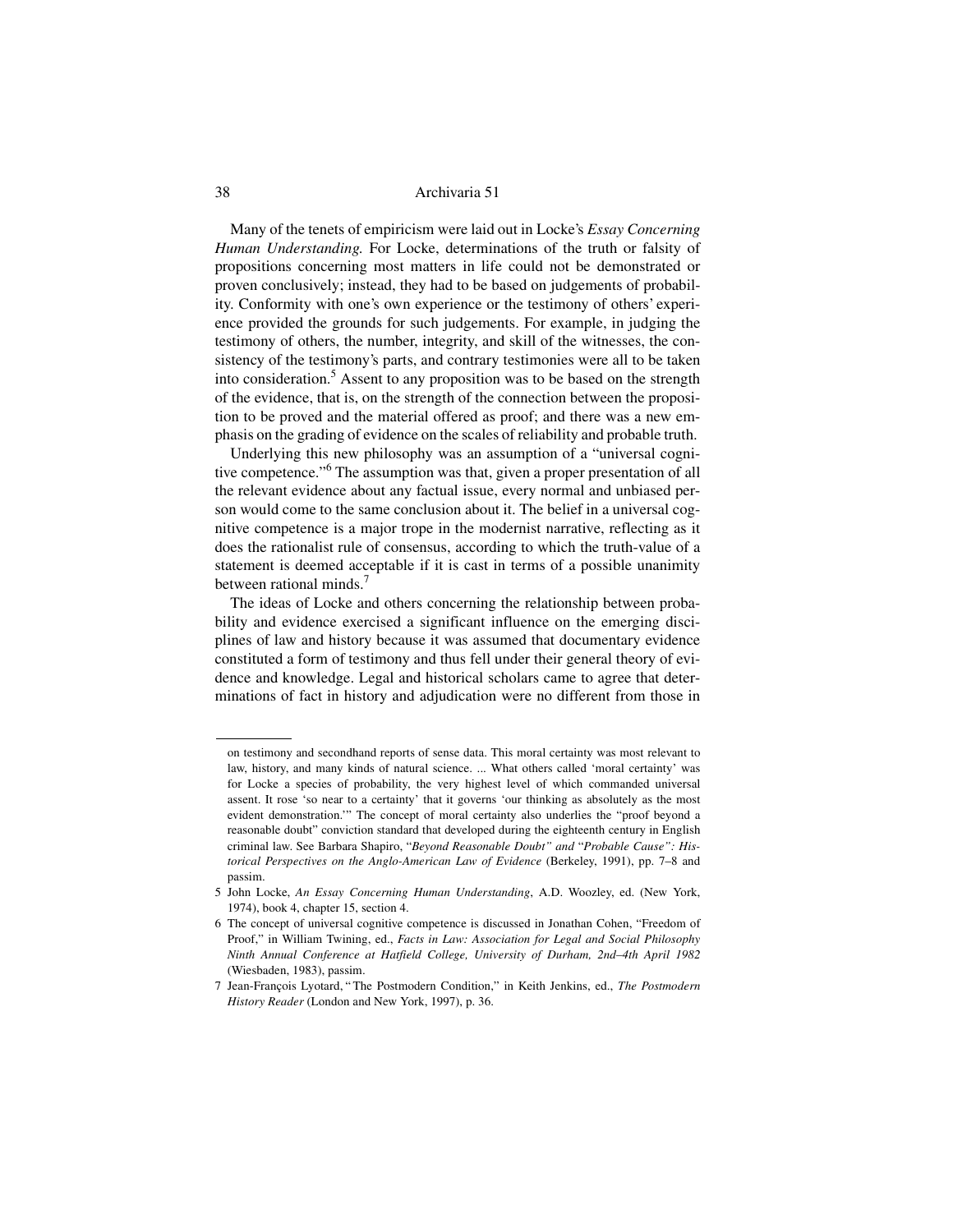other investigations. The truth of any proposition could be established by reasoning from the relevant evidence, with reason operating within a framework of inferences, generalizations, and probabilities.

The rules of documentary criticism enunciated in Mabillon's seventeenthcentury treatise on diplomatics<sup>8</sup> reflect this new conception of evidence as inference. Diplomatics sought to establish a record's legal and historical truth on the basis of its documentary truth. Moving from the observation of perceptible matters of fact (the elements of the document itself) to assertions about imperceptible matters of fact (the past in which the document was created), diplomatics nurtured the belief that knowledge about a reality to which there was no direct access nevertheless could be attained by examining its documentary traces.

The twin notions of records as evidence and of evidence as inference were absorbed into the rationalist tradition of legal evidence scholarship that began to take shape in the eighteenth century, and into the positivist tradition of historical scholarship that emerged during the nineteenth century.<sup>9</sup> By the end of the nineteenth century, standards for assessing the reliability and authenticity of records, based on those twin notions, were firmly established in evidence law and in historical criticism. In evidence law, the standards manifested themselves in the business records exception to the hearsay rule, in the rules governing authentication, and in the rule requiring the production of original documents (also known as the best evidence rule). In historical criticism, they were reflected in the analytical techniques of external and internal criticism and in the preference for primary sources over secondary ones. When archival science emerged in the late nineteenth century, these legal and historical standards were absorbed into its theory and methodology. They remain firmly embedded in archival thinking and underpin our current assumptions about what constitutes a reliable and authentic record in general, and in bureaucratic environments in particular.

The concepts of reliability and authenticity as expressed in archival discourse are posited on a direct connection between the word and the world and are rooted, both literally and metaphorically, in observational principles. A reliable record is one that is capable of standing for the facts<sup>10</sup> to which it

<sup>8</sup> Jean Mabillon, *De re diplomatica libri VI* (Paris, 1681).

<sup>9</sup> For a detailed discussion of the evolution of legal and historical methods for assessing the trustworthiness of records as evidence, see Heather MacNeil, *Trusting Records: Legal, Historical, and Diplomatic Perspectives* (Dordrecht, 2000), pp. 1–31.

<sup>10</sup> The term *fact* is defined here as "a thing done; an action performed or an incident transpiring; an event or circumstance; an actual occurrence; an actual happening in time or space or an event mental or physical; that which has taken place. A fact is either a state of things, that is, an existence, or a motion, that is, an event." *Black's Law Dictionary*, 6th ed. (St. Paul, 1990), s.v., "fact."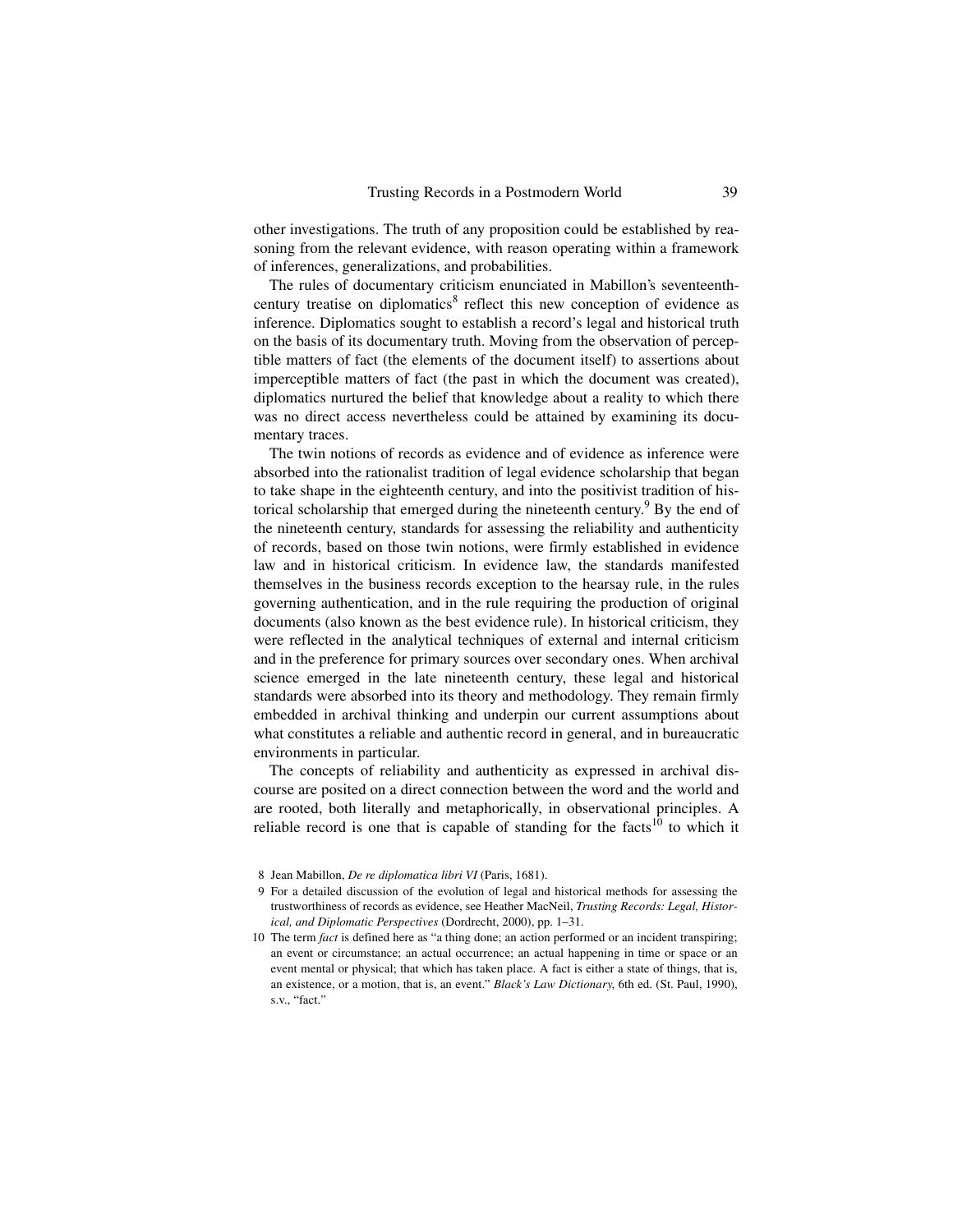attests. Reliability thus refers to the truth-value of the record as a statement of facts and it is assessed in relation to the proximity of the observer and recorder to the facts recorded. An authentic record is one that is what it claims to be and that has not been corrupted or otherwise falsified since its creation. Authenticity thus refers to the truth-value of a record as a physical manifestation of the facts it records and is assessed in relation to a record's original instantiation.

The observational principles underlying the concepts of reliability and authenticity are implicit in the metaphor of records as evidence, which, as Nancy Partner points out, is "a metaphor based on visual perception." The Latin word *evidence* means "that which is manifest or in plain sight." In its metaphoric sense, evidence is that which brings the invisible (that is, a past event) back into plain sight. It can be read "as a manifestation or a 'realization' [of that event]."11 The observational principles on which we ground our belief in records as trustworthy evidence thus reflect a conception of records as witnesses to events, and a corresponding view of the world as one that is capable of being so witnessed.

Because a record is assumed to reflect an event,  $12$  its reliability depends on the claim of the record-maker to have been present at that event. Its authenticity subsequently depends on the claim of the record-keeper to have preserved intact and uncorrupted the original memory of that event through the faithful preservation and transmission of its physical manifestation over time. For a record to be considered trustworthy, then, it must accurately reflect the event it records and be uncontaminated by the distorting influence of time, bias, interpretation, or unwarranted opinion on the part of the record-maker. In other words, the record-maker must be present to witness and transcribe what Stanley Raffel calls "the world's speech," but she must not contaminate that speech.<sup>13</sup> The belief that it is possible to separate the observer from the event being observed reflects the "Cartesian model of the mind which assumes that the natural operations of the mind do not err unless they are disturbed by ... extraneous factors such as prejudice, passion, or impatience. Under this model the mind is kept reliable by preventing the intrusion of distorting influences."<sup>14</sup>

- 11 Nancy Partner, "Making Up Lost Time: Writing on the Writing of History," *Speculum* 61 (January 1986), pp. 105, 94.
- 12 *Event* is understood here to be an instance of a *fact*. See above, fn. 10. For a fascinating discussion of the relationship between records and events, see Stanley Raffel, *Matters of Fact: A Sociological Inquiry* (London, Boston and Henley, 1979), pp. 48–74.

<sup>13</sup> Raffel, *Matters of Fact*, pp. 23, 29.

<sup>14</sup> Marilyn T. MacCrimmon, "Developments in the Law of Evidence: The 1988-89 Term: The Process of Proof: Schematic Constraints," *The Supreme Court Law Review*, 2nd ser., vol. 1 (Toronto: Butterworths, 1990), pp. 346-47.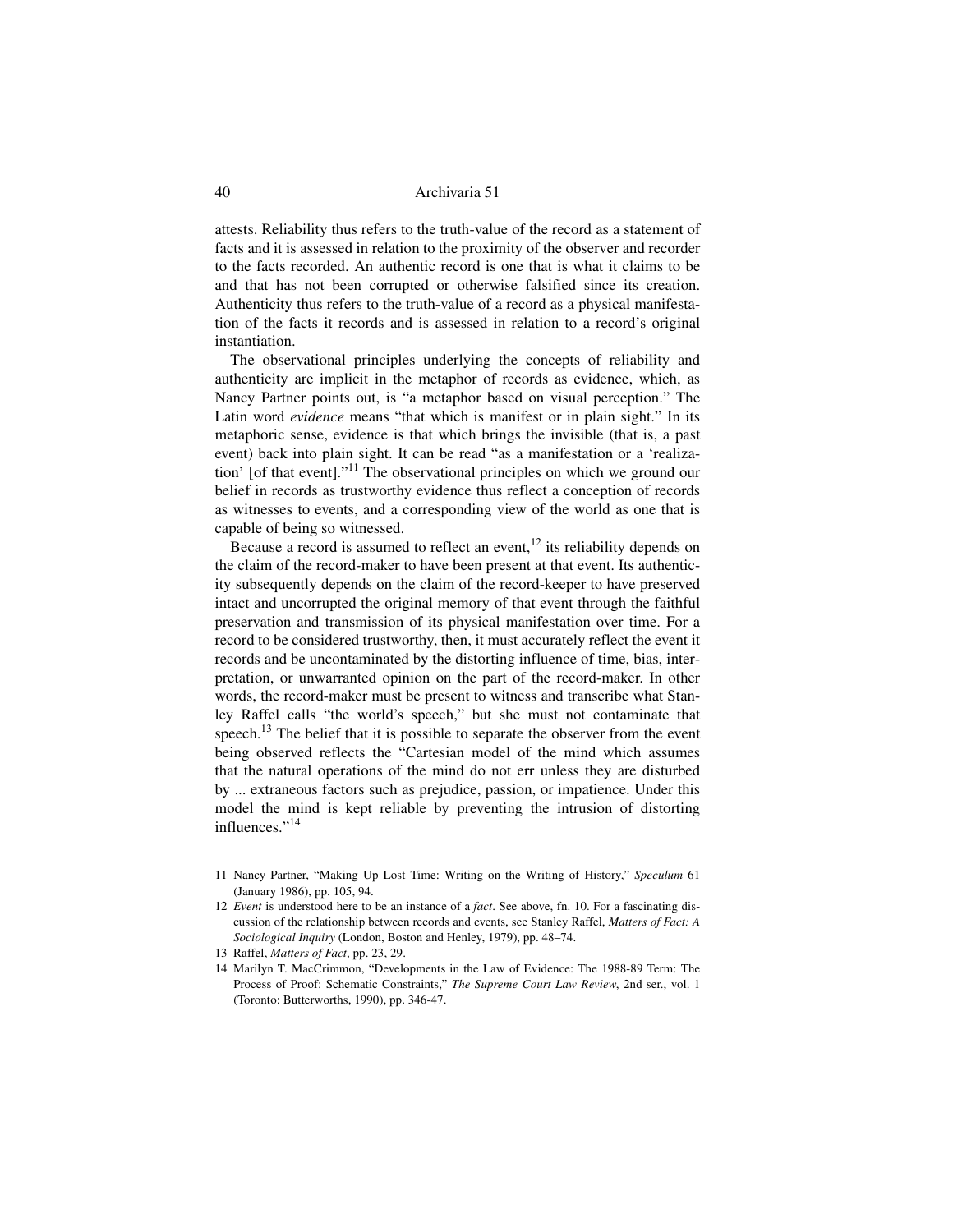The observational principles underpinning reliability and authenticity are firmly embedded in bureaucracies, where the making and keeping of records takes place within a framework of generalized and controlled observation. Rational bureaucracy is, of course, the poster child for the modernist project, with its triumphant claim to the definitive improvement of society through knowledge and technology. The most pervasive characteristic of bureaucracy is the existence of a system of control based on rational rules, that is, rules meant to design and regulate the entire organization on the basis of technical knowledge and with the aim of achieving maximum efficiency.

Reliable and authentic records are critical to that control because they are the primary means by which bureaucrats account for their actions. As Jane Parkinson explains:

The principle that underlies the concept of accountability … is linked to the conveying and evaluation of information .... For ongoing bodies, accountability required the development and refinement of procedures for carrying out actions and documenting them, "to ensure that everything was done according to rule and in proper sequence, so that administrators could account … at any time precisely for anything that had been done. Effective institutional accountability has therefore depended on record-making, recordkeeping and access to records, and it has influenced the procedures and timing of their creation, their form, their maintenance, their accessibility and their centralization.<sup>15</sup>

Bureaucracy has developed two main approaches to ensuring the truth-value of records, both of which attempt to compensate for the fact that bureaucrats must rely on records that report events they have not personally witnessed or participated in. In the first approach, bureaucrats assess the reliability of records indirectly by focussing on the reliability of record-makers and recordkeepers.16 Traditionally, the reliability of the makers and keepers of records is ensured through the imposition of procedural controls over record-making and record-keeping and by close personal supervision.

With the introduction of computers and the proliferation of information technologies used in support of making and maintaining records, procedural controls are being supplemented and, to some extent, replaced by technological controls, and close personal supervision is giving way to impersonal surveillance with the use of monitoring devices and audit trails. From a rationalist perspective, the computer would appear to be the ideal observer of record-makers and record-keepers. It is a witness to all the record-making and

<sup>15</sup> Jane Parkinson, "Accountability in Archival Theory" (Master of Archival Studies thesis, University of British Columbia, 1993), pp. 25–26.

<sup>16</sup> Raffel, *Matters of Fact*, p. 92.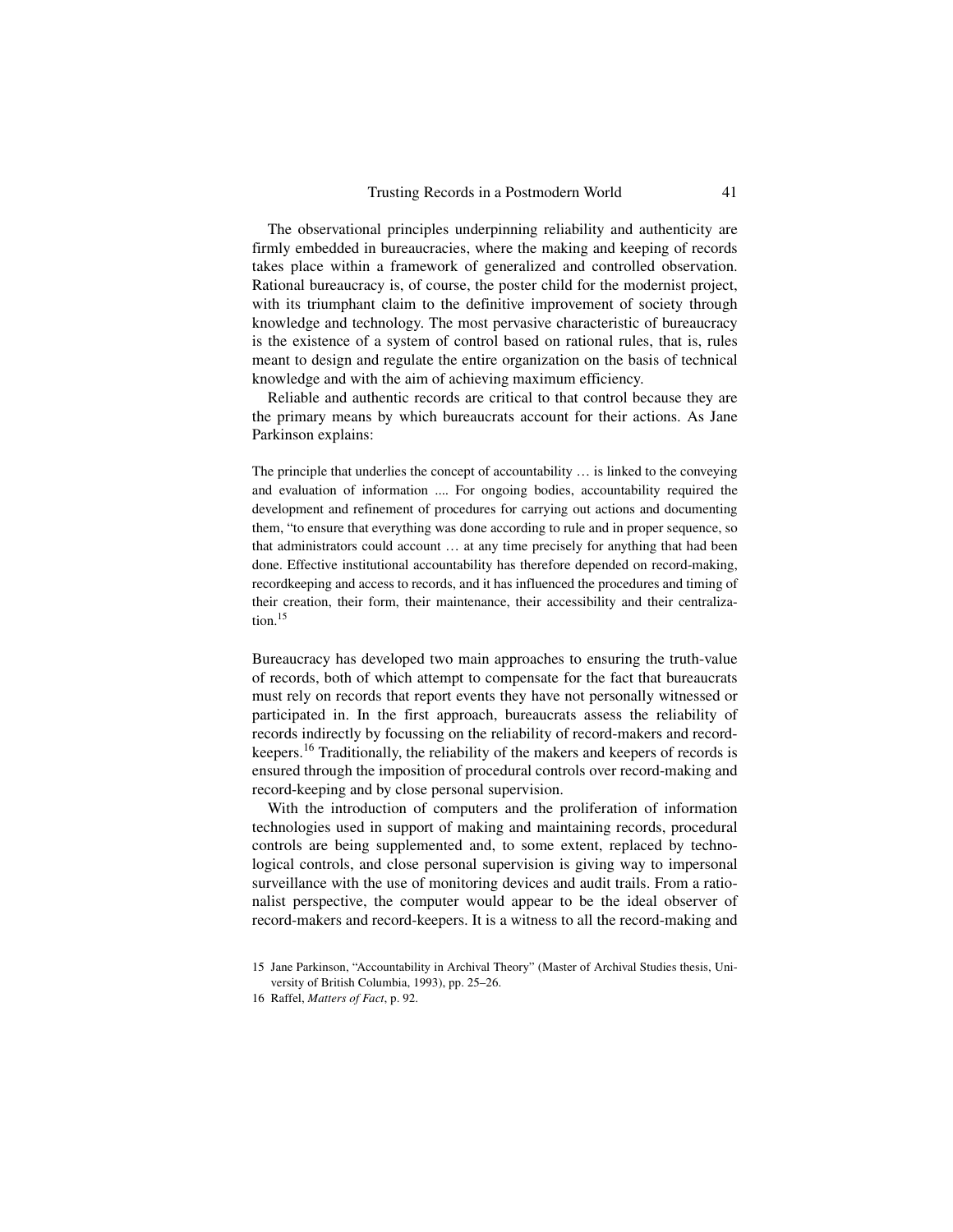record-keeping events that take place within its domain and its recording of those events is not contaminated by human self-interest.

The second approach bureaucrats adopt to compensate for their non-participation in the events the records report is to conceive of the record itself as the event.<sup>17</sup> In this approach, records are evaluated, not in terms of their effectiveness in mirroring external events, but rather in terms of their completeness in accordance with bureaucratic standards. A record's reliability is then assessed in relation to the presence or absence of any of the elements required by bureaucratic standards to make the record effective. A reliable record will be one that appears to be reliable by anyone looking at it. To be considered complete, a record must ordinarily include a date, which expresses the relationship between its author and the event it records, and a signature, which assigns responsibility for the record and its content. As Jack Goody observes, the signature "is not only a card of identity, … but also an assertion of truth or of consent."18 In rational terms, then, the truth-value of bureaucratic records, that is, their effectiveness in inducing belief, is measured in relation to the effectiveness of the controls exercised over their creation and maintenance. The more severe the constraints, the more rigorous the control, the greater the degree of the record's truth-value; or so the generalization goes.

The desire to establish standards for ensuring the reliability and authenticity of records is a specific manifestation of a more general modernist urge to secure stable foundations for thought and practice. Our current preoccupation with setting standards for the authenticity of electronic records is symptomatic of this urge. Authenticity emphazises a return to the essential, the finding of centres, the fixing of reference points, the certification of truth, and the privileging of the singular and definitive over the multiple and indeterminate. Amy Mullin has described authenticity as "the twentieth-century descendant of the virtue of purity." And like purity, it valorises an ideal of order and stability, and the longing for uncorrupted origins.<sup>19</sup>

In modernist discourse, the truth-value of records as evidence is predicated on the presumed existence of a simple unified framework – a world and its verifiable expression in descriptive language. The methods for assessing a record's truth-value are underpinned specifically by an assumption that a unitary and stable relationship exists between a representation (that is, a record) and its referent (i.e., a pre-existent reality); and an attendant belief in the capacity of language to reflect and give presence to a world of fixed and generalizable knowledge about the nature of a record and the conditions necessary to ensure its trustworthiness.

<sup>17</sup> Ibid., p. 102.

<sup>18</sup> Jack Goody, *The Logic of Writing and the Organization of Society* (Cambridge, 1986), p. 152.

<sup>19</sup> Amy Mullin, "Purity and Pollution: Resisting the Rehabilitation of a Virtue," *Journal of the History of Ideas* 57 (1996), pp. 510, 520–23.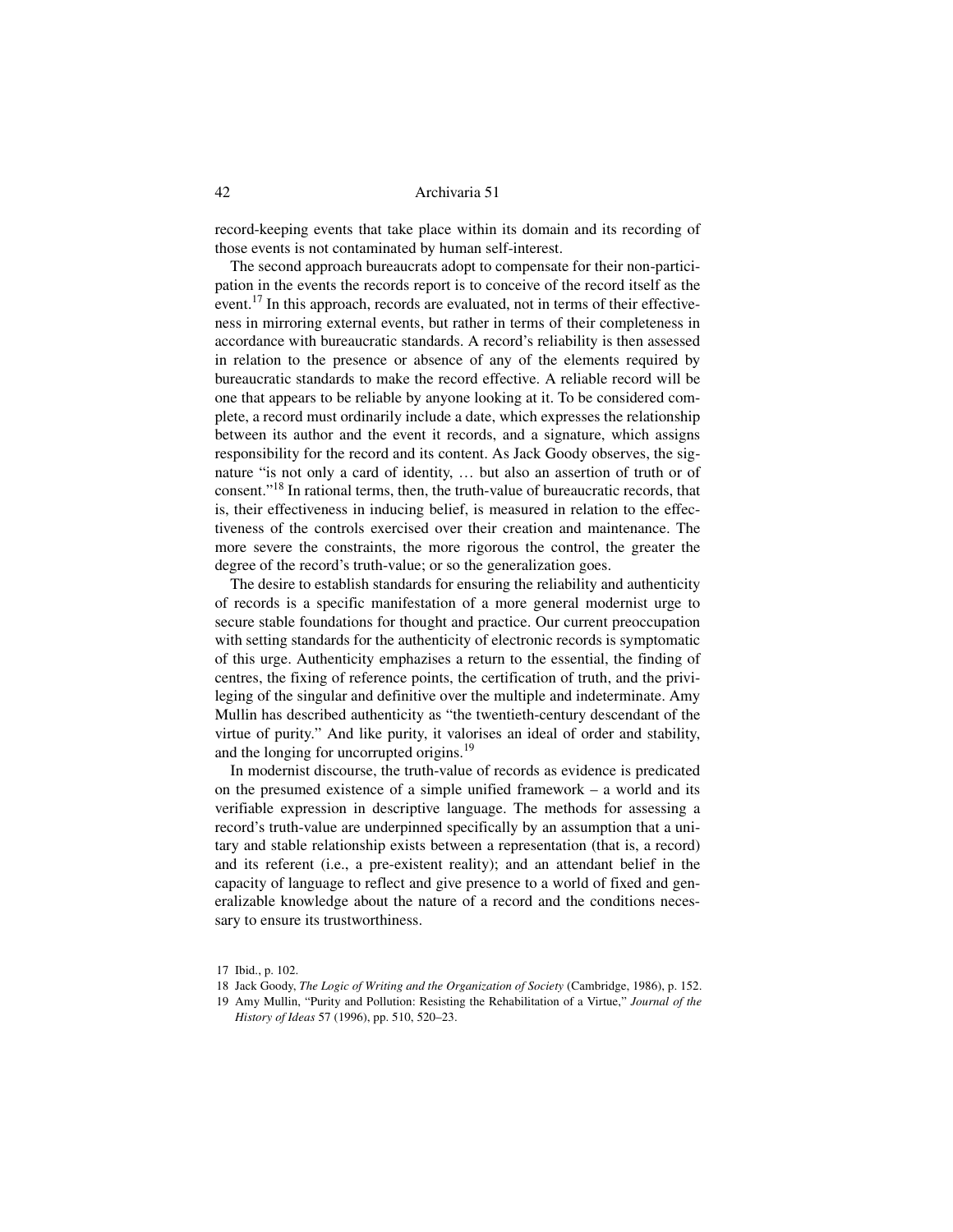Jacques Derrida characterizes this foundationalist commitment to language and truth as "a metaphysics of presence" that is supposed to guarantee us unmediated access to reality.<sup>20</sup> He and other postmodern theorists dispute this metaphysics, maintaining that the referent does not stand outside of representation but, rather, is created through the processes of representation. In other words, a record, or any text for that matter, is not a reflection of a pre-existent reality, but, rather, "a constituent agent in the reconstruction of a conception of the real."<sup>21</sup> Behind the language of the text, there is no stable foundation of truth that corroborates its meaning. Instead, as Gabrielle Spiegel puts it, "there is only more language, more texts, in an infinite regress in which the presence of the real ... is always deferred, never attainable."<sup>22</sup>

The commitment to a metaphysics of presence is written into the binary oppositions that govern rationalist thought: subject vs. object, appearance vs. reality, nature vs. reason, oral vs. written, authentic vs. inauthentic, and so on. These oppositions work to construct a hierarchy of values, which, while attempting to secure truth, "serve also to exclude and devalue allegedly inferior terms or positions."<sup>23</sup> Thus, reality is positively positioned over appearance, reason over nature, written records over oral records, authentic records over inauthentic records, and so on.

Postmodern theorists argue that this binary metaphysics is not only illusory, "a sleight of hand," it is also repressive because it legitimates those ideas and practices that conform to the dominant framework and silences those which cannot be absorbed into it. From their perspective, truth is best characterized, not as a temporally transcendent philosophical ideal, but as an historically constructed mode of domination that is inextricably linked to power. Michel Foucault maintains that

... each society has its régime of truth, its "general politics" of truth: that is, the types of discourse which it accepts and makes function as true; the mechanisms and instances which enable one to distinguish true and false statements, the means by which each is sanctioned; the techniques and procedures accorded value in the acquisition of truth; the status of those who are charged with saying what counts as true.<sup>24</sup>

Truth is thus understood as a system of ordered procedures for the production,

- 20 Jacques Derrida, *Of Grammatology* (Baltimore, 1976), cited in Best and Kellner, *Postmodern Theory*, p. 21.
- 21 James Chandler, Arnold I. Davidson, and Harry Harootunian, "Introduction," in Chandler, Davidson, and Harootunian, eds., *Questions of Evidence: Proof, Practice, and Persuasion across the Disciplines* (Chicago, 1994), p. 5.
- 22 Gabrielle Spiegel, "History, Historicism and the Social Logic of the Text in the Middle Ages," in *The Postmodern History Reader*, p. 184.
- 23 Best and Kellner, *Postmodern Theory*, p. 21.
- 24 Michel Foucault, "Truth and Power," in Colin Gordon, ed., *Power/Knowledge: Selected Interviews and Other Writings, 1972-1977* (New York, 1980), p. 131.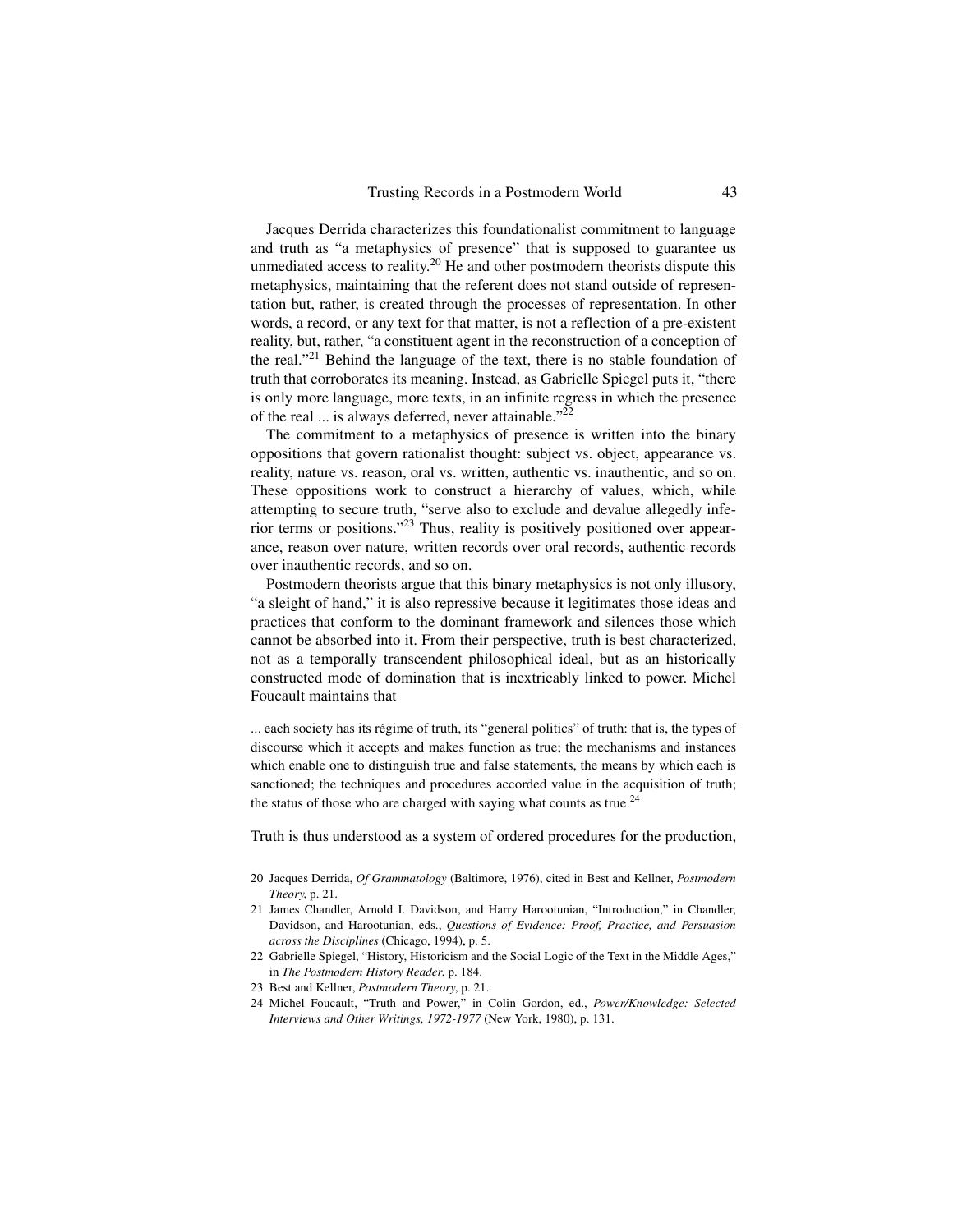regulation, and distribution of knowledge; and it is linked in a circular relationship with systems of power which produce and sustain it. $^{25}$ 

Modern, rational bureaucracy is a perfect embodiment of this knowledge/ power dynamic. As Mary Douglas points out, bureaucracies "systematically direct individual memory and channel our perceptions into forms compatible with the relations they authorise."<sup>26</sup> Records are the most visible manifestation of that directing and channelling function and the procedural and technological methods for creating and controlling them the primary means of accomplishing it. For example, the requirement that a record-maker sign that record is read, in rational terms, as an effort to guarantee its truth-value. But the requirement can be read in a different way, as an effort to silence questions about the record's truth-value. The point of the signature, from the bureaucrat's perspective, is to avoid questions about the record-maker's intent. To overcome that problem, the bureaucracy requires the record-maker to, in Raffel's words, "*declare* his intent, in this case his intent to have spoken the truth. The declaration is supposed to solve the problem of intent by making it into something that can be spoken rather than that which any speech leaves unsaid."<sup>27</sup> Technological efforts to adapt the signature to the digital world reinforce this unspoken purpose. A digital signature is distinguished by its "non-repudiation function," and, like the traditional signature, its purpose is to foreclose any further speech concerning the truth-value of the record to which the signature is attached.

Similarly, the procedural controls imposed over record-making and recordkeeping – classification, registration, the imposition of access privileges, the maintenance of audit trails, the use of continuous monitoring and perpetual assessment – are read, in rational terms, as means of increasing the circumstantial probability of a record's trustworthiness. But they may also be read as techniques that reinforce and extend bureaucratic structures of power through the relentless and pervasive use of surveillance. The perceived advantage of a technology-oriented approach to ensuring record trustworthiness is that the control exerted over record-making and record-keeping is automatic and invisible to the users of the system. On the other hand, the very invisibility of technological control mechanisms is precisely what makes them even more insidious than traditional mechanisms of bureaucratic control.

In exposing the slippage between the programmatic promise and practical consequences of rationalist thinking, postmodern theory resists modernist belief and its authoritarian imperatives. In so doing, it offers a necessary corrective to the tyranny of one way of seeing. Against modern theory's advocacy of universality, certainty, necessity, singularity, and likeness, postmodern the-

<sup>25</sup> Ibid., p. 133.

<sup>26</sup> Mary Douglas, *How Institutions Think* (Syracuse, 1986), p. 92.

<sup>27</sup> Raffel, *Matters of Fact*, p. 112.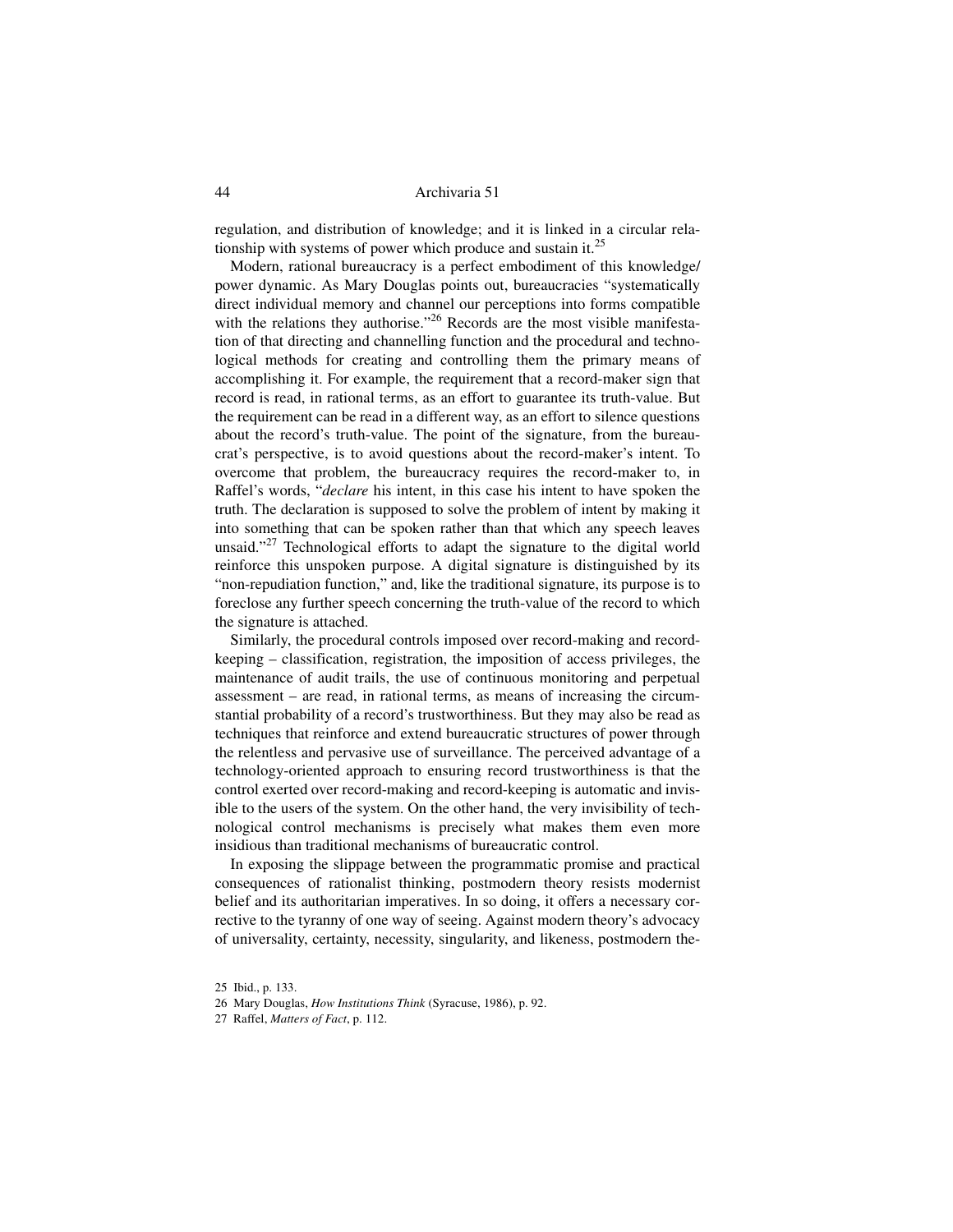ory posits the virtues of locality, ambivalence, contingency, multiplicity, and difference.

For archivists, postmodern theory reminds us of what we should already know, that the methods for assessing the truth-value of records as evidence are rooted in a particular way of looking at the world and in a particular conception of records as a kind of testimony about that world. The criteria they establish for determining what counts as true are themselves the product of historical, cultural, and political choices and do not exhaust all the possible ways of looking at the world or at the relationship between records and the world.

The reminder is important because we need more ways of making sense of the world, not fewer, and, therefore, any discourse that claims to provide all the answers is a reductive and dangerous one. Of course, reductionism is not the exclusive frailty of modern theory. Some commentators argue that postmodern theory, which is premised on a rejection of grand narratives, has become, to some extent, its own grand narrative – given that there is a definite postmodern line to most contemporary philosophical and cultural debates – and is therefore vulnerable to attack in its turn.<sup>28</sup>

Carlo Ginzburg, for example, notes that, while modernist discourse treats every form of textual representation as an open window to an extra-textual reality, postmodern discourse regards it "as a [brick] wall, which, by definition, precludes any access to reality.<sup> $29$ </sup> The latter position is as unsustainable as the former. As Nancy Partner observes:

No one really believes we are sealed in a linguistic house of mirrors, even if we are. ... The problem posed by the distinct possibility that we cannot know anything outside language folds up in a moment since no one who passes for sane is willing to accept any of the consequences of such a position, and everyone eventually resorts to some version of "We have to assume ..." from which follow Other Minds, an External World, ... and soon after Descriptive Language or something that passes for it  $\dots$ <sup>30</sup>

Moreover, the fact that we cannot establish certain propositions as verifiably true does not mean that we have no means of establishing their contingent, provisional truth – of determining that they meet conditions which justify our regarding them as true within a given set of circumstances, and thus capable of serving as a basis for further thought and action. $31$ 

<sup>28</sup> Stuart Sim, "Postmodernism and Philosophy," *Routledge Critical Dictionary of Postmodern Thought*, p. 14.

<sup>29</sup> Carlo Ginzburg, "Checking the Evidence: The Judge and the Historian," in *Questions of Evidence*, p. 294.

<sup>30</sup> Partner, "Making Up Lost Time," pp. 95–96.

<sup>31</sup> Tony Bennett, "Outside Literature; Texts in History," *The Postmodern History Reader*, p. 221.

<sup>32</sup> Wendy M. Rogovin, AThe Politics of Facts: The Illusion of Certainty," *Hastings Law Journal*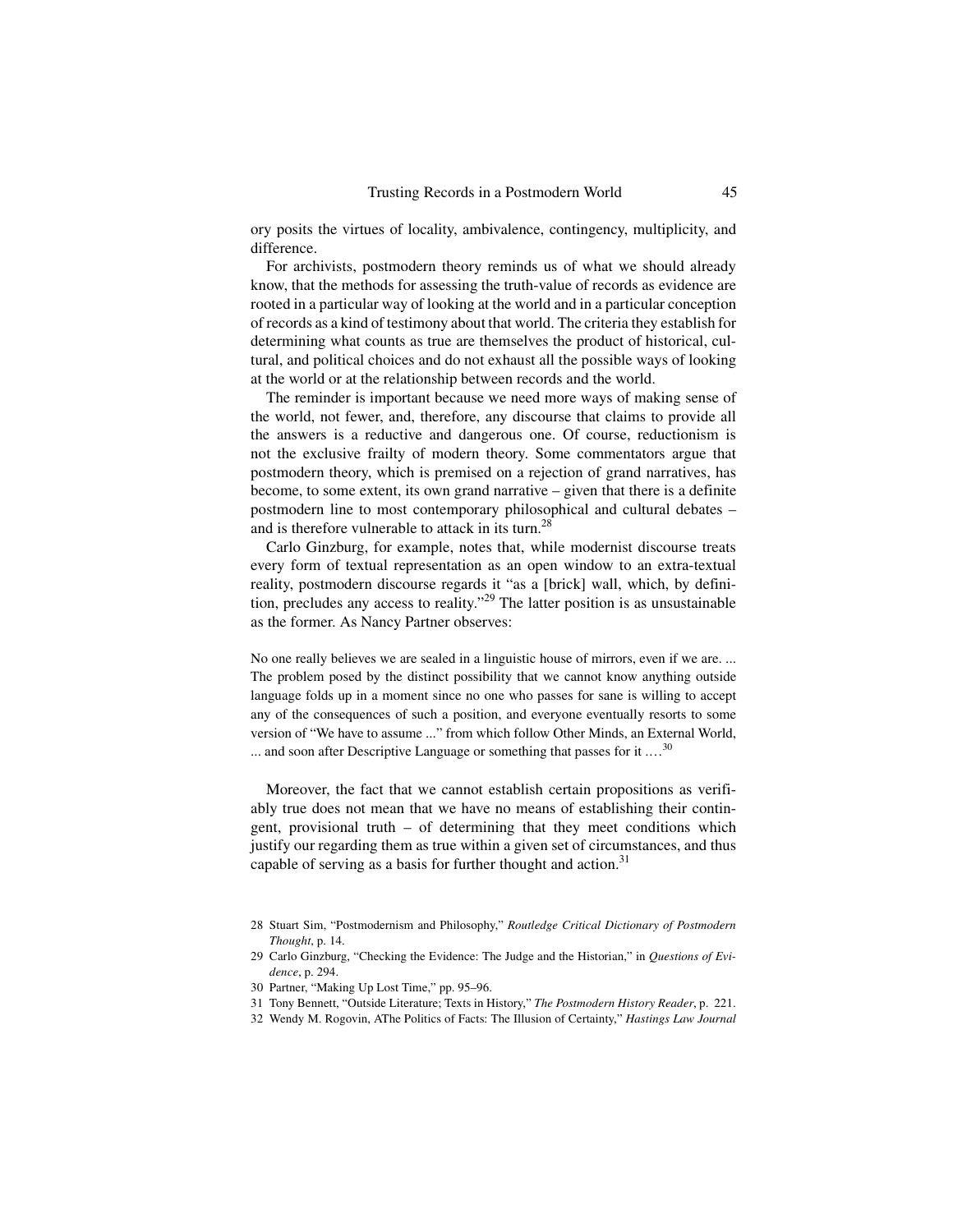As a society, we want our leaders and the people who act in our name to be accountable for their actions, and records play a role in rendering that account. So it is in our interest to establish standards for reliable and authentic records, and archivists have a role to play in achieving that objective. At the same time, we should acknowledge that the methods for assessing reliability and authenticity, and the generalizations on which they are built, are not essential or transcendent verities but human constructs that have been shaped within a particular historical and cultural context; and that the meaning and value of records extends far beyond their status as reliable and authentic evidence of action as we currently define those terms. The narrative archivists have constructed around the concepts of reliability and authenticity is only one among many narratives. And it should be viewed as an open-ended rather than a closed narrative: one that needs continually to be revisited and rewritten as new ways of looking at the world present themselves.

If we need to adhere to some conception of truth in order to anchor the integrity of archival practice and to help us make sense of the world, then perhaps we might consider returning to the archaic definition of truth which associated it with "good faith" and "truce," and which referred merely to "an agreed upon stopping point in a certain kind of inquiry."<sup>32</sup> This meaning is consistent with the pragmatic notion of truth as "what is good in the way of belief." From a pragmatic perspective, the question we need to ask ourselves is not whether we have gotten a certain thing right, but, rather, what would it be like to believe it? What would we be committing ourselves to by believing it? As Richard Rorty explains, pragmatism

is the doctrine that there are no constraints on inquiry save conversational ones – no wholesale constraints derived from the nature of the objects, or of the mind, or of language, but only those retail constraints provided by the remarks of our fellowinquirers.... The pragmatist tells us that it is useless to hope that objects will constrain us to believe the truth about them, if only they are approached with an unclouded mental eye, or a rigorous method, or a perspicuous language. ... The only sense in which we are constrained to truth is that ... we can make no sense of the notion that the view which can survive all objections might be false. But objections – [those] conversational constraints – cannot be anticipated. There is no method for knowing *when* one has reached the truth, or when one is closer to it than before.<sup>33</sup>

- 32 Wendy M. Rogovin, "The Politics of Facts: The Illusion of Certainty," *Hastings Law Journal* 46 (August 1995), p. 1728, n. 14.
- 33 Richard Rorty, "Pragmatism, Relativism, and Irrationalism," in *Consequences of Pragmatism* (Minneapolis, 1982), p. 165. Rorty's formulation of the doctrine of pragmatism takes us some distance from Locke's formulation of the doctrine of probability and the standard of moral certainty (see above, fn. 4). The distance is evident when we compare Rorty's statement with this statement of Locke's concerning truth and probability: "[T]he first and *highest degree of*